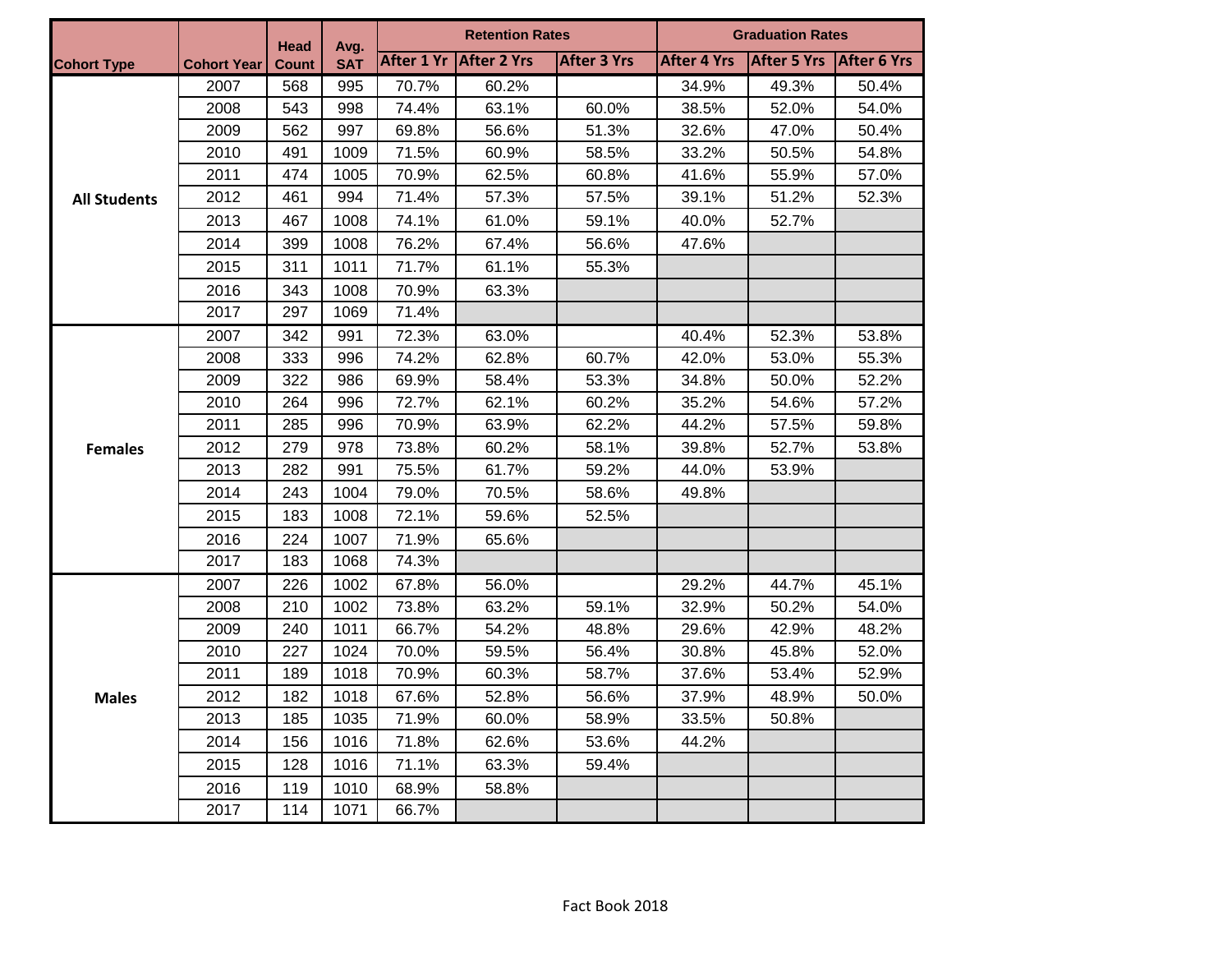|                              |                    | Head           | Avg.       |                   | <b>Retention Rates</b> |                    | <b>Graduation Rates</b> |                    |                    |
|------------------------------|--------------------|----------------|------------|-------------------|------------------------|--------------------|-------------------------|--------------------|--------------------|
| <b>Cohort Type</b>           | <b>Cohort Year</b> | <b>Count</b>   | <b>SAT</b> | <b>After 1 Yr</b> | <b>After 2 Yrs</b>     | <b>After 3 Yrs</b> | <b>After 4 Yrs</b>      | <b>After 5 Yrs</b> | <b>After 6 Yrs</b> |
|                              |                    |                |            |                   |                        |                    |                         |                    |                    |
|                              | 2007               | 33             | 938        | 71.9%             | 57.6%                  |                    | 27.3%                   | 36.4%              | 36.4%              |
|                              | 2008               | 34             | 915        | 72.7%             | 52.9%                  | 54.3%              | 23.5%                   | 38.2%              | 40.0%              |
| <b>Black or African</b>      | 2009               | 35             | 920        | 77.8%             | 54.3%                  | 40.5%              | 20.0%                   | 38.2%              | 42.4%              |
|                              | 2010               | 23             | 929        | 73.9%             | 60.9%                  | 56.5%              | 30.4%                   | 43.5%              | 47.8%              |
|                              | 2011               | 25             | 937        | 72.0%             | 60.0%                  | 60.0%              | 32.0%                   | 56.0%              | 60.0%              |
| American                     | 2012               | 26             | 927        | 57.7%             | 42.3%                  | 38.5%              | 23.1%                   | 26.9%              | 26.9%              |
|                              | 2013               | 24             | 962        | 75.0%             | 41.7%                  | 45.8%              | 12.5%                   | 25.0%              |                    |
|                              | 2014               | 30             | 973        | 76.7%             | 63.3%                  | 36.7%              | 26.7%                   |                    |                    |
|                              | 2015               | 11             | 929        | 18.2%             | 9.0%                   | 18.2%              |                         |                    |                    |
|                              | 2016               | 30             | 914        | 63.3%             | 50.0%                  |                    |                         |                    |                    |
|                              | 2017               | 28             | 1002       | 67.9%             |                        |                    |                         |                    |                    |
|                              |                    |                |            |                   |                        |                    |                         |                    |                    |
|                              | 2007               | 12             | 958        | 50.0%             | 50.0%                  |                    | 33.3%                   | 41.7%              | 50.0%              |
| <b>Hispanic or</b><br>Latino | 2008               | 11             | 998        | 81.8%             | 72.7%                  | 80.0%              | 45.5%                   | 72.7%              | 72.7%              |
|                              | 2009               | $\overline{7}$ | 1024       | 42.9%             | 28.6%                  | 28.6%              | 14.3%                   | 28.6%              | 28.6%              |
|                              | 2010               | 18             | 977        | 83.3%             | 66.7%                  | 61.1%              | 33.3%                   | 55.6%              | 61.1%              |
|                              | 2011               | 11             | 876        | 45.5%             | 36.4%                  | 27.3%              | 9.1%                    | 18.2%              | 25.0%              |
|                              | 2012               | 15             | 979        | 60.0%             | 46.7%                  | 53.3%              | 26.7%                   | 33.3%              | 33.3%              |
|                              | 2013               | 10             | 1034       | 90.0%             | 60.0%                  | 60.0%              | 40.0%                   | 50.0%              |                    |
|                              | 2014               | 15             | 996        | 73.3%             | 66.7%                  | 53.3%              | 46.7%                   |                    |                    |
|                              | 2015               | 8              | 941        | 37.5%             | 37.5%                  | 37.5%              |                         |                    |                    |
|                              | 2016               | 12             | 982        | 58.3%             | 58.3%                  |                    |                         |                    |                    |
|                              | 2017               | 6              | 1002       | 83.3%             |                        |                    |                         |                    |                    |
|                              | 2007               | 3              | 953        | 33.3%             | 33.3%                  |                    | 0.0%                    | 0.0%               | 25.0%              |
|                              | 2008               | 4              | 968        | 75.0%             | 75.0%                  | 75.0%              | 25.0%                   | 50.0%              | 50.0%              |
|                              | 2009               | 9              | 1002       | 100.0%            | 100.0%                 | 90.0%              | 55.6%                   | 77.8%              | 88.9%              |
| <b>Asian</b>                 | 2010               | 5              | 916        | 100.0%            | 100.0%                 | 80.0%              | 20.0%                   | 40.0%              | 60.0%              |
|                              | 2011               | 5              | 1017       | 100.0%            | 80.0%                  | 80.0%              | 40.0%                   | 60.0%              | 60.0%              |
|                              | 2012               | 4              | 975        | 100.0%            | 100.0%                 | 100.0%             | 25.0%                   | 100.0%             | 100.0%             |
|                              | 2013               | 5              | 916        | 100.0%            | 80.0%                  | 60.0%              | 60.0%                   | 60.0%              |                    |
|                              | 2014               | $\overline{2}$ | 970        | 100.0%            | 100.0%                 | 100.0%             | 50.0%                   |                    |                    |
|                              | 2015               | 3              | 1033       | 100.0%            | 100.0%                 | 66.7%              |                         |                    |                    |
|                              | 2016               | 1              | 930        | 100.0%            | 100.0%                 |                    |                         |                    |                    |
|                              | 2017               | $\mathfrak{S}$ | 1150       | 66.7%             |                        |                    |                         |                    |                    |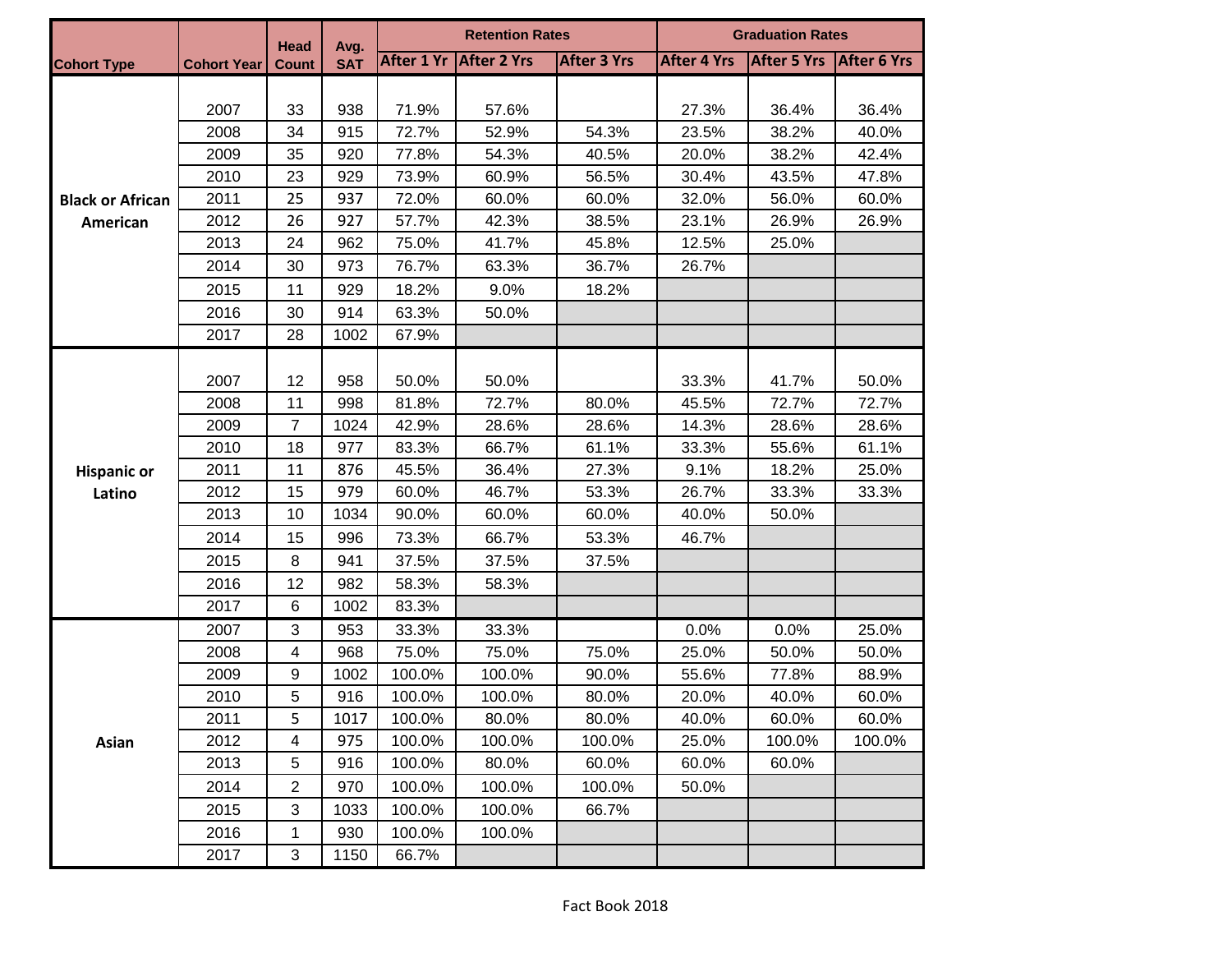|                        |                    | <b>Head</b>    |                    | <b>Retention Rates</b> |                    |                    | <b>Graduation Rates</b> |                    |                     |
|------------------------|--------------------|----------------|--------------------|------------------------|--------------------|--------------------|-------------------------|--------------------|---------------------|
| <b>Cohort Type</b>     | <b>Cohort Year</b> | <b>Count</b>   | Avg.<br><b>SAT</b> | <b>After 1 Yr</b>      | <b>After 2 Yrs</b> | <b>After 3 Yrs</b> | <b>After 4 Yrs</b>      | <b>After 5 Yrs</b> | <b>IAfter 6 Yrs</b> |
|                        | 2007               | 5              | 958                | 60.0%                  | 60.0%              |                    | 40.0%                   | 60.0%              | 60.0%               |
|                        | 2008               | $\overline{2}$ | 1030               | 100.0%                 | 50.0%              | 50.0%              | 0.0%                    | 50.0%              | 50.0%               |
|                        | 2009               | $\mathbf{1}$   | $\Omega$           | 100.0%                 | 100.0%             | 100.0%             | 0.0%                    | 0.0%               | 100.0%              |
|                        | 2010               | 3              | 1010               | 66.7%                  | 66.7%              | 66.7%              | 33.3%                   | 66.7%              | 66.7%               |
|                        | 2011               | $\mathbf{1}$   | 1180               | 100.0%                 | 100.0%             | 100.0%             | 0.0%                    | 0.0%               | 0.0%                |
| <b>American Indian</b> | 2012               | 0              | n/a                | n/a                    | n/a                | n/a                | n/a                     | n/a                | n/a                 |
| or Alaska Native       | 2013               | $\mathbf{1}$   | 1030               | 0.0%                   | 0.0%               | 0.0%               | 0.0%                    | 0.0%               |                     |
|                        | 2014               | 0              | n/a                | n/a                    | n/a                | n/a                | n/a                     |                    |                     |
|                        | 2015               | 1              | 1110               | 0.0%                   | 0.0%               | 0.0%               |                         |                    |                     |
|                        | 2016               | 0              | n/a                | n/a                    | n/a                |                    |                         |                    |                     |
|                        | 2017               | $\mathbf{1}$   | 950                | 100.0%                 |                    |                    |                         |                    |                     |
|                        | 2007               | 460            | 1005               | 70.4%                  | 60.8%              |                    | 37.6%                   | 50.7%              | 51.7%               |
|                        | 2008               | 434            | 1004               | 73.7%                  | 62.5%              | 59.5%              | 38.3%                   | 51.7%              | 53.6%               |
|                        | 2009               | 453            | 1000               | 68.9%                  | 56.5%              | 51.1%              | 34.3%                   | 47.4%              | 50.6%               |
|                        | 2010               | 415            | 1018               | 72.1%                  | 61.2%              | 58.4%              | 34.0%                   | 51.3%              | 55.4%               |
|                        | 2011               | 408            | 1012               | 72.3%                  | 64.7%              | 63.0%              | 44.6%                   | 59.1%              | 59.7%               |
| White                  | 2012               | 387            | 1001               | 73.4%                  | 59.2%              | 59.7%              | 41.9%                   | 54.5%              | 55.0%               |
|                        | 2013               | 411            | 1013               | 74.0%                  | 62.3%              | 60.6%              | 41.6%                   | 54.7%              |                     |
|                        | 2014               | 340            | 1012               | 75.3%                  | 67.8%              | 57.9%              | 49.1%                   |                    |                     |
|                        | 2015               | 273            | 1017               | 74.4%                  | 64.1%              | 58.2%              |                         |                    |                     |
|                        | 2016               | 284            | 1017               | 72.9%                  | 65.5%              |                    |                         |                    |                     |
|                        | 2017               | 242            | 1078               | 71.9%                  |                    |                    |                         |                    |                     |
|                        | 2007               | 55             | 965                | 80.0%                  | 60.0%              |                    | 29.1%                   | 49.1%              | 49.1%               |
|                        | 2008               | 58             | 1002               | 74.6%                  | 69.5%              | 65.6%              | 50.0%                   | 57.9%              | 64.5%               |
|                        | 2009               | 57             | 1015               | 59.7%                  | 56.1%              | 56.9%              | 25.9%                   | 47.5%              | 50.0%               |
|                        | 2010               | 13             | 960                | 53.9%                  | 38.5%              | 50.0%              | 15.4%                   | 38.5%              | 46.2%               |
| <b>Race Unknown</b>    | 2011               | $\overline{7}$ | 1024               | 85.7%                  | 71.4%              | 71.4%              | 28.6%                   | 42.9%              | 42.9%               |
|                        | 2012               | 9              | 1018               | 55.6%                  | 55.6%              | 55.6%              | 44.4%                   | 44.4%              | 55.6%               |
|                        | 2013               | $\overline{7}$ | 974                | 57.1%                  | 57.1%              | 57.1%              | 42.9%                   | 57.1%              |                     |
|                        | 2014               | 4              | 1080               | 100.0%                 | 75.0%              | 75.0%              | 50.0%                   |                    |                     |
|                        | 2015               | 3              | 907                | 66.7%                  | 66.7%              | 66.7%              |                         |                    |                     |
|                        | 2016               | 5              | 1212               | 100.0%                 | 100.0%             |                    |                         |                    |                     |
|                        | 2017               | 9              | 1123               | 66.7%                  |                    |                    |                         |                    |                     |